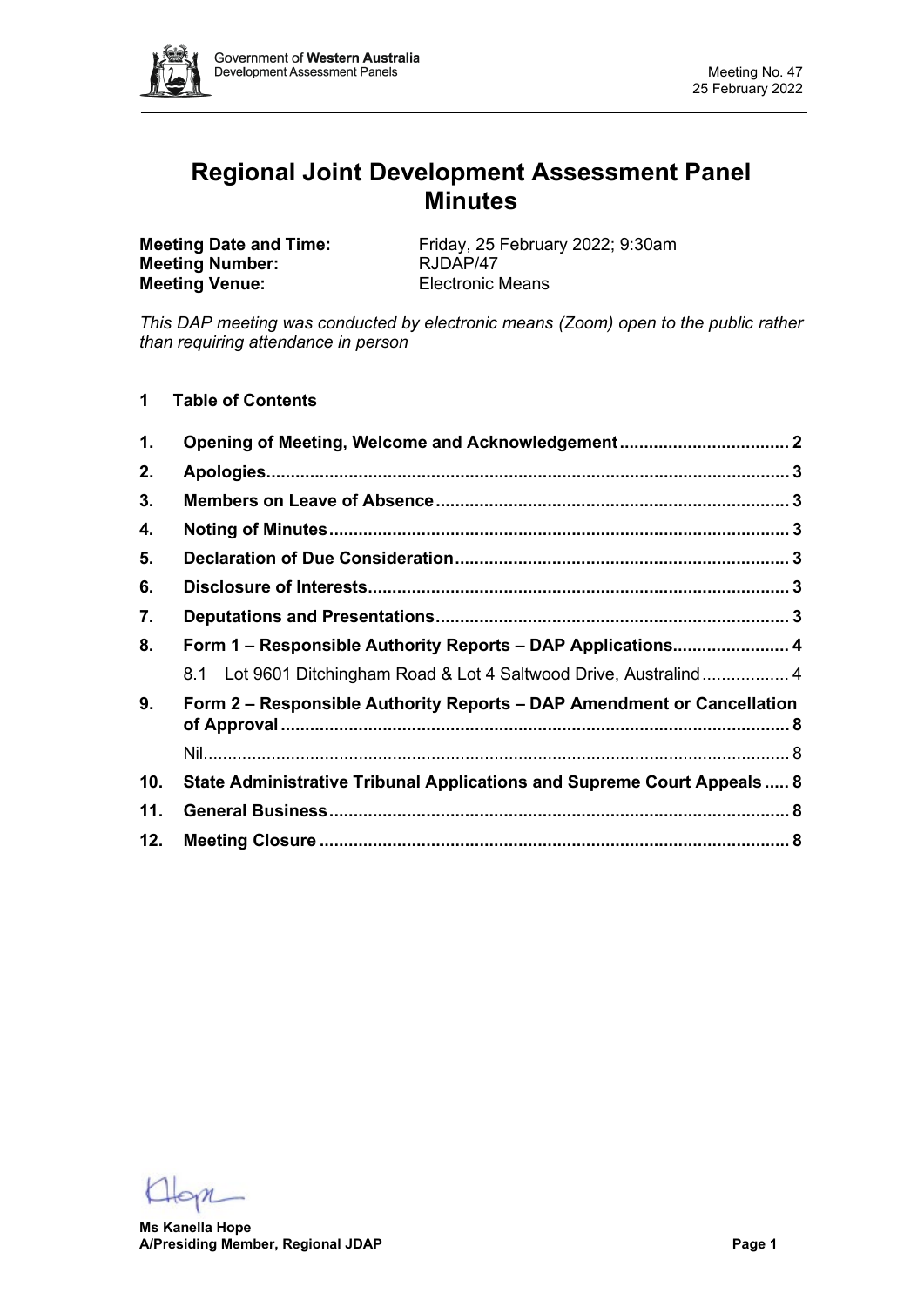

# **Attendance**

# **DAP Members**

Ms Kanella Hope (A/Presiding Member) Mr Brian Curtis (A/Deputy Presiding Member) Ms Leigh Penney (A/Third Specialist Member) Cr Paul Gillett (Local Government Member, Shire of Harvey) Cr Craig Carbone (Local Government Member, Shire of Harvey)

# **Officers in attendance**

Ms Kelly Beauglehole (Shire of Harvey) Ms Nicole Shore (Shire of Harvey) Mr Mark Chadwick (Shire of Harvey)

# **Minute Secretary**

Ms Adele McMahon (DAP Secretariat) Ms Sam Hansen (DAP Secretariat)

#### **Applicants and Submitters**

Mr Trent Durward (Megara)

#### **Members of the Public / Media**

Nil

# <span id="page-1-0"></span>**1. Opening of Meeting, Welcome and Acknowledgement**

The A/Presiding Member declared the meeting open at 9:32am on 25 February 2022 and acknowledged the traditional owners and paid respect to Elders past and present of the land on which the meeting was being held.

The A/Presiding Member announced the meeting would be run in accordance with the DAP Standing Orders 2020 under the *Planning and Development (Development Assessment Panels) Regulations 2011.*

# **1.1 Announcements by Presiding Member**

The Presiding Member advised that in accordance with Section 5.16 of the DAP Standing Orders 2020 which states *'A person must not use any electronic, visual or audio recording device or instrument to record the proceedings of the DAP meeting unless the Presiding Member has given permission to do so.',* the meeting would not be recorded.

This meeting was convened via electronic means (Zoom). Members were reminded to announce their name and title prior to speaking.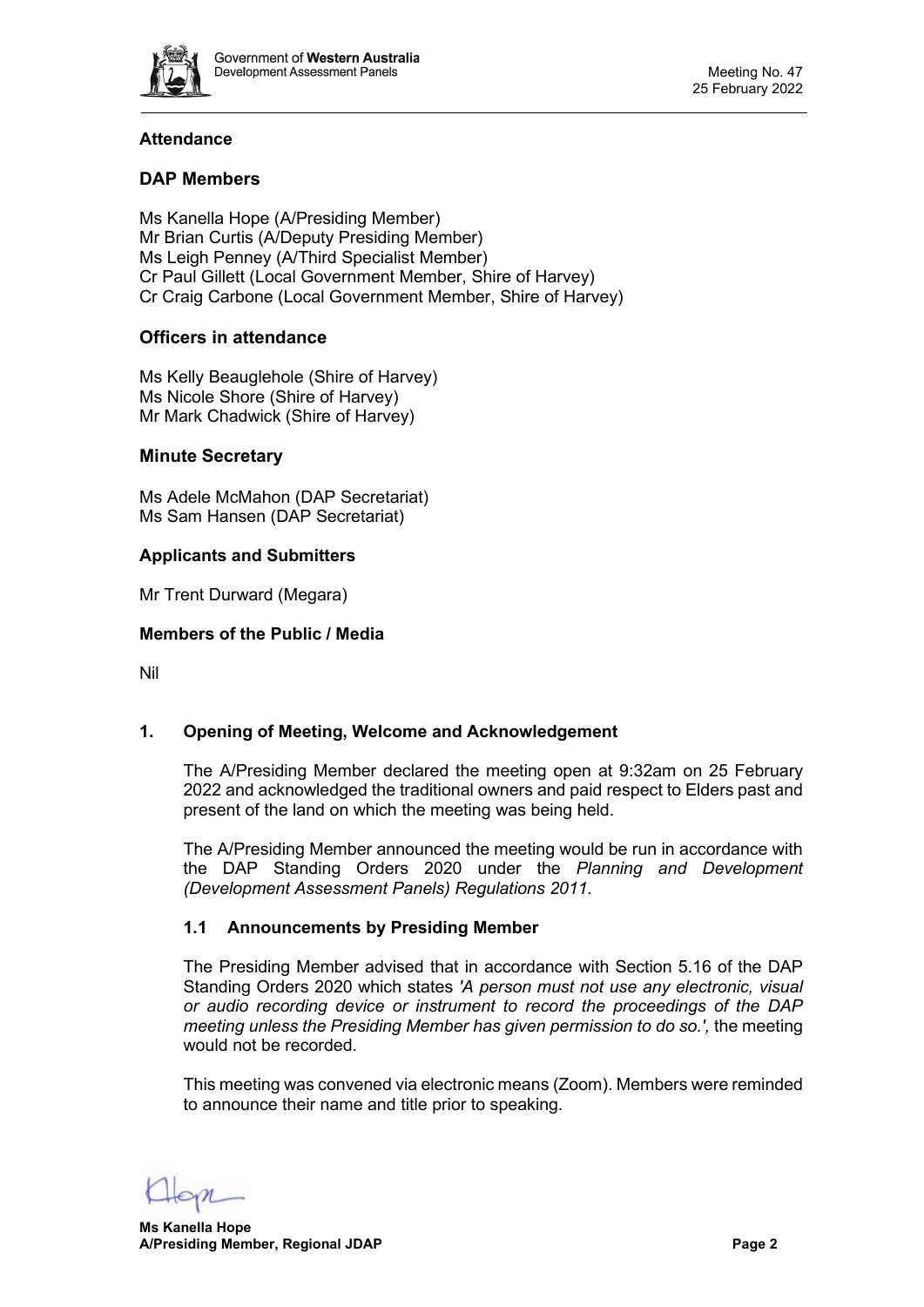

# <span id="page-2-0"></span>**2. Apologies**

Mr Paul Kotsoglo (Presiding Member) Mr Justin Page (Third Specialist Member)

#### <span id="page-2-1"></span>**3. Members on Leave of Absence**

Nil

# <span id="page-2-2"></span>**4. Noting of Minutes**

DAP members noted that signed minutes of previous meetings are available on the [DAP website.](https://www.dplh.wa.gov.au/about/development-assessment-panels/daps-agendas-and-minutes)

#### <span id="page-2-3"></span>**5. Declaration of Due Consideration**

The Presiding Member noted that an addendum to the agenda was published to include details of a DAP direction for further information and responsible authority response in relation to Item 8.1, received on 24 February 2022.

All members declared that they had duly considered the documents.

#### <span id="page-2-4"></span>**6. Disclosure of Interests**

DAP Member, Mr Paul Kotsoglo, declared a Direct Pecuniary Interest in item 8.1. Mr Kotsoglo is the Managing Director of Planning Solutions. Planning Solutions has acted on behalf of the applicant, Megara in the recent past.

DAP Member, Mr Justin Page, declared an Indirect Pecuniary Interest in item 8.1. Mr Page is employed by Element Advisory of whom the applicant, Megara are a client.

In accordance with section 6.2 and 6.3 of the DAP Standing Orders 2020, the A/Presiding Member, Ms Kanella Hope, determined that the members listed above, who have disclosed a Pecuniary Interest and an Indirect Pecuniary Interest respectively are not permitted to participate in the discussion and voting on the items.

# <span id="page-2-5"></span>**7. Deputations and Presentations**

- **7.1** Mr Trent Durward (Megara) addressed the DAP in support of the recommendation for the application at Item 8.1 and responded to questions from the panel.
- **7.2** Ms Kelly Beauglehole (Shire of Harvey) addressed the DAP in relation to the application at Item 8.1 and responded to questions from the panel.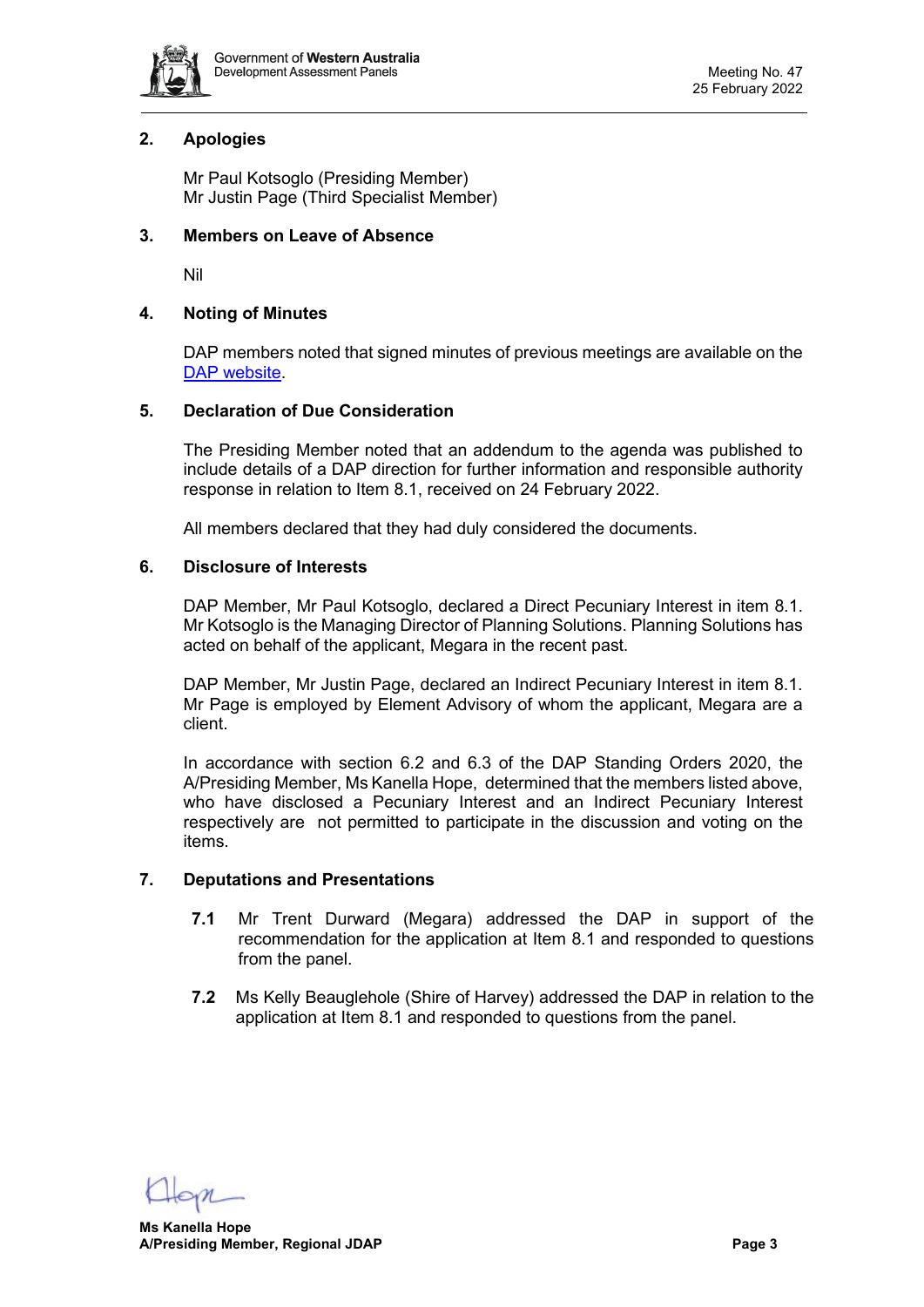

# <span id="page-3-1"></span><span id="page-3-0"></span>**8. Form 1 – Responsible Authority Reports – DAP Applications**

# **8.1 Lot 9601 Ditchingham Road & Lot 4 Saltwood Drive, Australind**

| Development Description: | Showrooms/ Warehouse and Health Centre      |
|--------------------------|---------------------------------------------|
| Applicant:               | Megara Property - Mr Trent Durward          |
| Owner:                   | TRD Development Pty Ltd & Treendale Central |
|                          | <b>Pty Ltd</b>                              |
| Responsible Authority:   | Shire of Harvey                             |
| DAP File No:             | DAP/21/02164                                |

#### **REPORT RECOMMENDATION**

**Moved by: Ms Leigh Penney <b>Seconded by:** Cr Craig Carbone

*With the agreement of the mover and seconder the following amendments were made to the report recommendation;*

**(i)** To amend Condition 17 to read as follows:

*Prior to occupation of the approved development, to enable legal access between the subject Lot 4 and adjoining Lot 9601, an Easement In Gross shall be registered on the Certificate of Title of both lots to secure rights of carriageway over the vehicle access way(s) in accordance with the Treendale Commercial Structure Plan (Amendment 1 dated 2 September 2020) Treendale Local Development Plan as dated 14 October 2022. The easements shall be at the full cost of the land owner(s) and they shall be registered and constructed to the satisfaction of the Shire.*

**REASON:** To secure the easement for the Right of Carriageway as intended but without picking up all the roads and easements proposed in the structure plan, being the north south road between Bronzewing and Ditchingham Place as per the Treendale Commercial Precinct Stage 1B LD.

That the Regional JDAP resolves to:

1. **Approve** DAP Application reference DAP/22/02164 and accompanying plans (A01-C to A05-C) in accordance with Clause 68 of Schedule 2 (Deemed Provisions) of the *Planning and Development (Local Planning Schemes) Regulations 2015*, and the provisions of Clause 4.2.1 of the Shire of Harvey District Planning Scheme No. 1, subject to the following conditions:

# **Conditions**

1. The development and/or use shall be in accordance with the attached approved plans, subject to modifications required as a consequence of any condition(s) of this approval. The approved plans shall not be modified or altered without first obtaining approval from the Shire.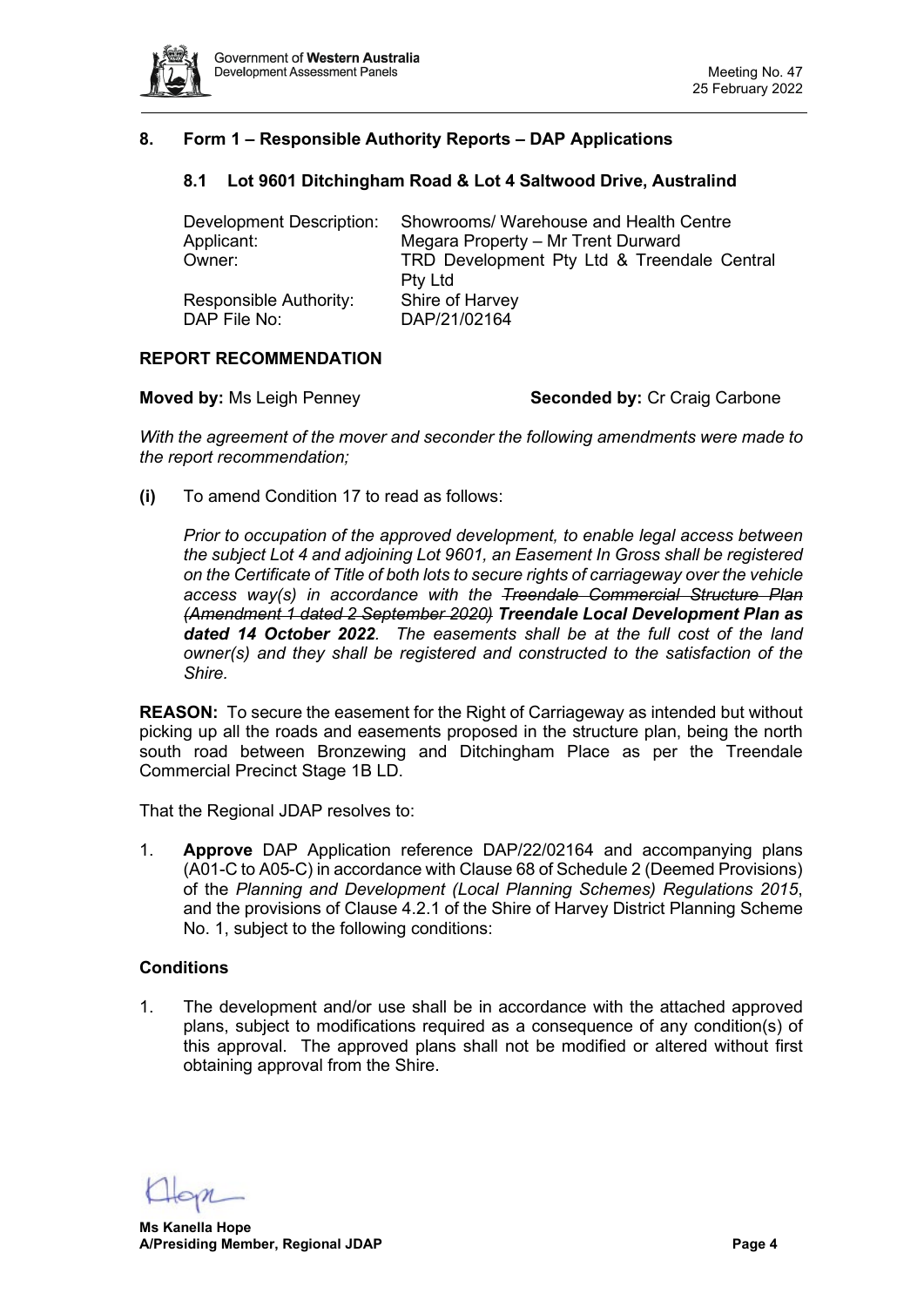

- 2. This approval is valid for a period of two (2) years. If the development is not substantially commenced within this period, a new approval shall be obtained before commencing or continuing development.
- 3. Prior to a Building Permit being issued, an updated Traffic Impact Assessment shall be submitted and approved by the Shire addressing the following:
	- a. Assess the proposed rear access laneway including access to the rear of future lots for loading and unloading, overall circulation and egress arrangements; and
	- b. Assess the proposed rear access laneway with respect to its safety and efficiency.
- 4. Prior to a Building Permit being issued, recommendations from the approved updated Traffic Impact Assessment shall be addressed by the submission of an amended plan for approval by the Shire.
- 5. Prior to a Building Permit being issued, a detailed Landscaping and Reticulation Plan shall be submitted and approved by the Shire. The landscape plan shall address the following:
	- a. A site plan of existing and proposed development with natural and finished ground levels;
	- b. The location, species and size of existing vegetation and vegetation to be removed;
	- c. Exact species, location and number of proposed plants;
	- d. A key or legend detailing proposed species type grouped under the subheadings of tree, shrub and ground cover;
	- e. Mulching or similar treatments of garden beds including edges;
	- f. Details of reticulation of landscaped areas including the source of the water supply and proposed responsibility for maintenance;
	- g. Treatment of paved areas (parking and pedestrian areas);
	- h. Screening of car parking areas; and
	- i. Fence material, height and treatment.
- 6. Prior to a Building Permit being issued, a Bank Guarantee or Bond of \$5000.00 shall be submitted for the purpose of establishing and maintaining the approved Landscaping Plan. Such Bank Guarantee or Bond shall be held by the Shire of Harvey for a minimum period of 2 years from the completion of the works until the establishment and maintenance of vegetation is confirmed by the Shire as satisfactory.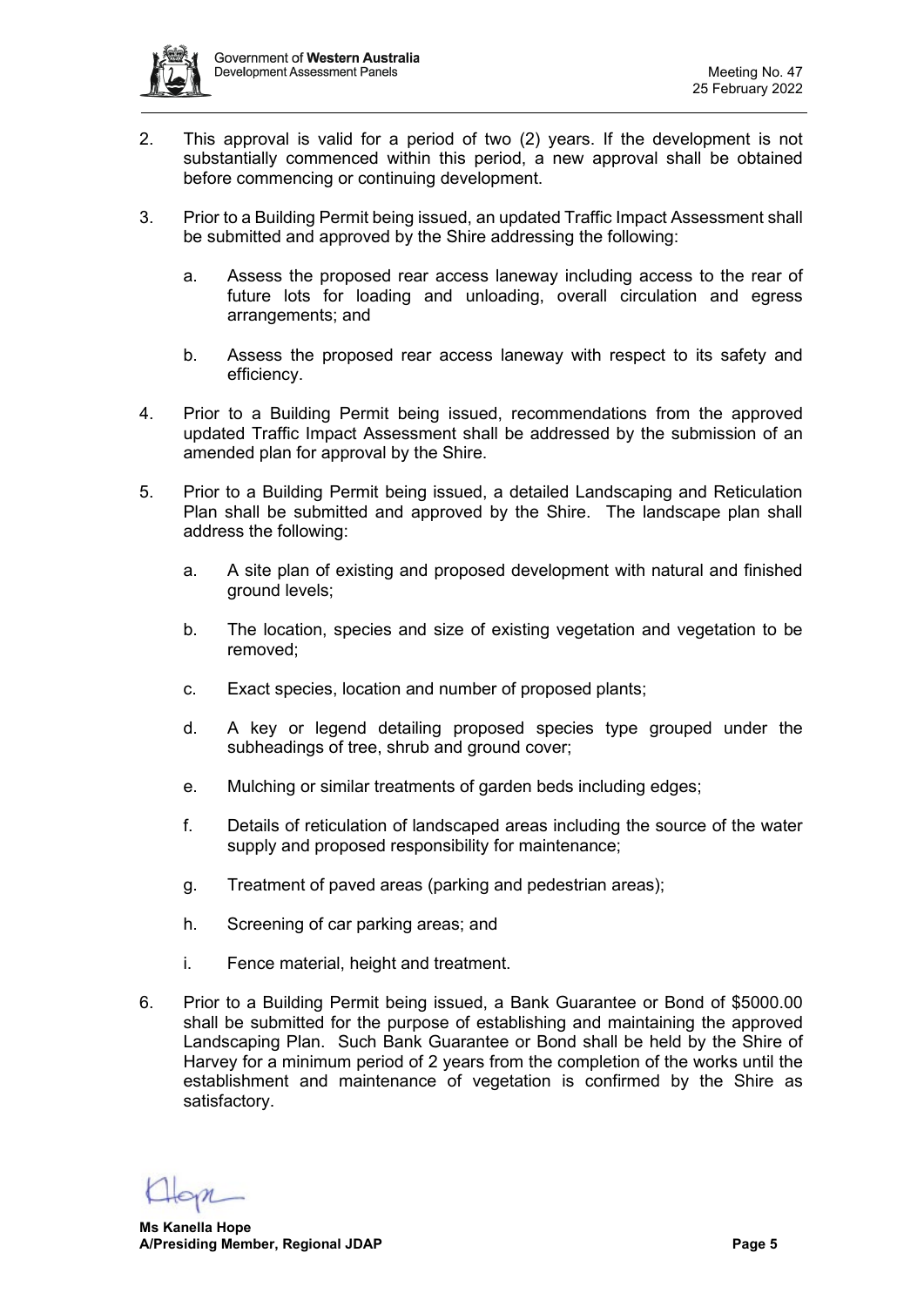

- 7. Prior to occupation of the approved development, a minimum of 62 parking bays shall be provided as per the approved plans to the satisfaction of the Shire.
- 8. Prior to the commencement of any works, a Construction Management Plan shall be submitted for approval by the Shire that:
	- a. minimises the impact of the approved development on the amenity of the locality due to the transportation of materials to and from the site;
	- b. ensures the use of buildings, works and materials on the site do not generate unreasonable levels of noise, vibration, dust, drainage, wastewater, waste products or reflected light;
	- c. details the management applicable to construction traffic movement, occupational health and safety, signage, dust management and environmental management in relation to the approved development;
	- d. manages weed and pest nuisances on the site and in the locality; and
	- e. incorporates any suggested management measures from accompanying technical assessment reports.
- 9. Prior to a Building Permit being issued, a Stormwater and Drainage Management Plan shall be prepared in accordance with the Department of Water and Environmental Regulation's Stormwater Management Manual and submitted for approval by the Shire.
- 10. Prior to commencement of works, an External Lighting Plan shall be submitted for approval by the Shire and shall include lighting details for the access way(s), parking area(s) and turning area(s).
- 11. During construction of the approved development, the approved Construction Management Plan shall be implemented to the satisfaction of the Shire.
- 12. Prior to occupation of the approved development, the approved Landscaping and Reticulation Plan shall be implemented to the satisfaction of the Shire.
- 13. Prior to occupation of the approved development, the approved Stormwater and Drainage Management Plan shall be shall be implemented to the satisfaction of the Shire.
- 14. Prior to occupation of the approved development, the approved External Lighting Plan shall be implemented to the satisfaction of the Shire.
- 15. Prior to occupation of the approved development, all verge areas shall be suitably grassed or planted and maintained at all times. The verge shall not be used for the purpose of parking nor for overflow parking in the case of a common driveway being shared.
- 16. Prior to occupation of the approved development, the property shall be connected to the Water Corporation reticulated sewerage system.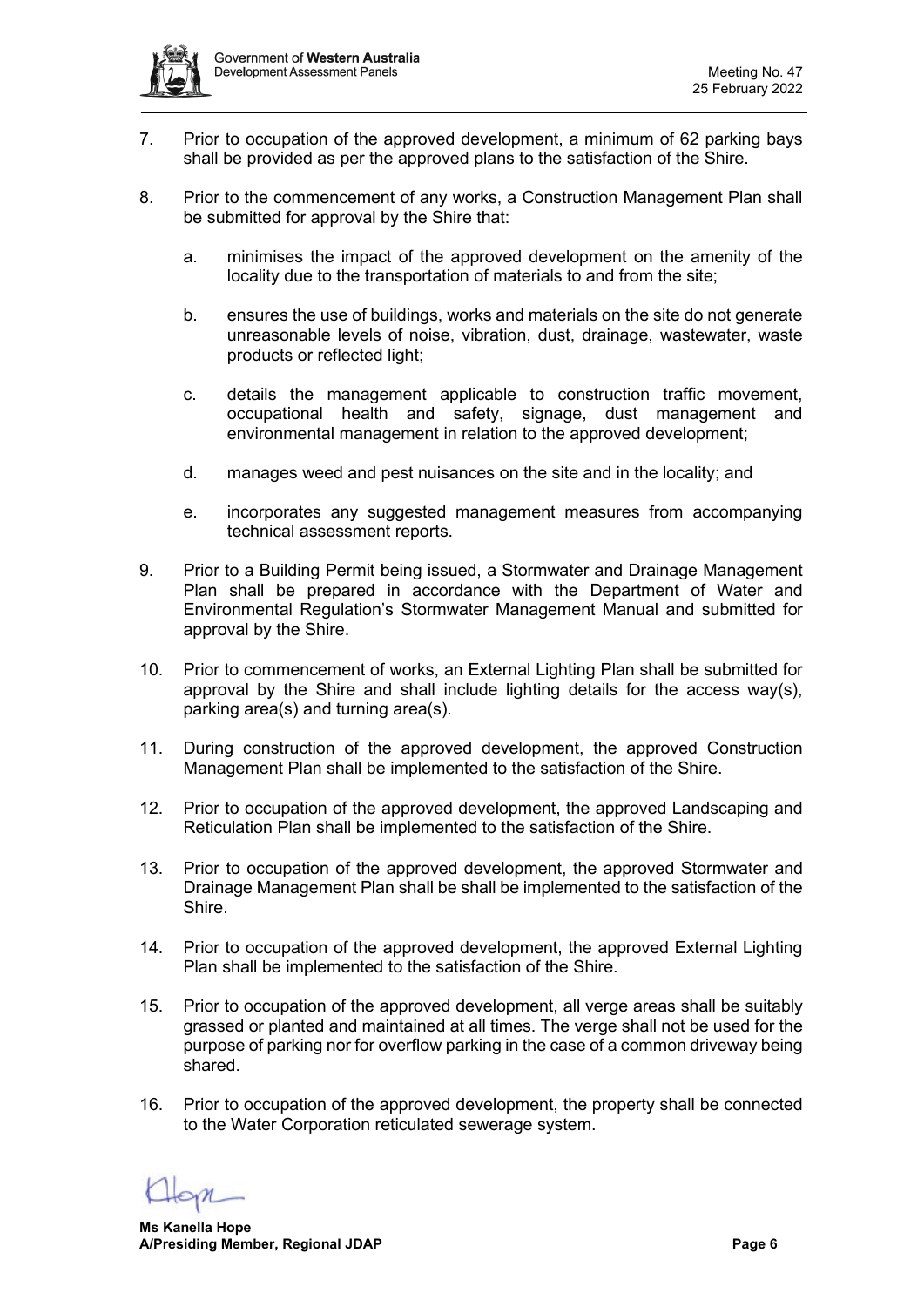

- 17. Prior to occupation of the approved development, to enable legal access between the subject Lot 4 and adjoining Lot 9601, an Easement In Gross shall be registered on the Certificate of Title of both lots to secure rights of carriageway over the vehicle access way(s) in accordance with the Treendale Local Development Plan as dated 14 October 2022. The easements shall be at the full cost of the land owner(s) and they shall be registered and constructed to the satisfaction of the Shire.
- 18. Prior to occupation of the approved development, car parking areas, crossovers and access ways shall be suitably constructed, sealed, drained, kerbed, line marked and signposted, and thereafter maintained, in accordance with the approved plans to the satisfaction of the Shire.
- 19. Prior to occupation of the approved development, all external surfaces of concrete tilt panel shall be painted and/or finished to the satisfaction of the Shire.
- 20. Advertising signs shall be located in accordance with the approved plans and are not to exceed the dimensions as indicated on the application without written approval from the Shire.
- 21. Any illuminated signage is not to flash or pulsate and shall be of an illumination level that is suitable to off-street ambient lighting that does not cause nuisance to the amenity.
- 22. Goods or materials shall not be stored within the car parking, landscaping areas or access driveways.
- 23. At all times, all loading and unloading shall take place within the designated loading areas within boundaries of the site.

# **Advice Notes**

- 1. The development the subject of this approval is also regulated by the Building Code of Australia and a separate building permit must be granted before the development commences.
- 2. The development is required to comply with the *Disability Access to Premises Building Standards 2010* and AS 1428.1 Design for Access and Mobility.
- 3. The development must comply with the requirements of the Health (Public Buildings) Regulations 1992 in relation to emergency exits.
- 4. The development must comply with the *Environmental Protection Act 1986* and the Environmental Protection (Noise) Regulations 1997 in relation to noise emissions.
- 5. The 'Health Centre' must comply with the requirements of *the Health (Miscellaneous Provisions) Act 1911* and the *Public Health Act 2016* in relation to ventilation in the ablutions and the Health (Public Buildings) Regulations 1992.
- 6. A COVID-19 Safety Plan is required to be submitted to the Shire prior to occupation of the 'Health Centre' and implemented as determined by the State Government of Western Australia.